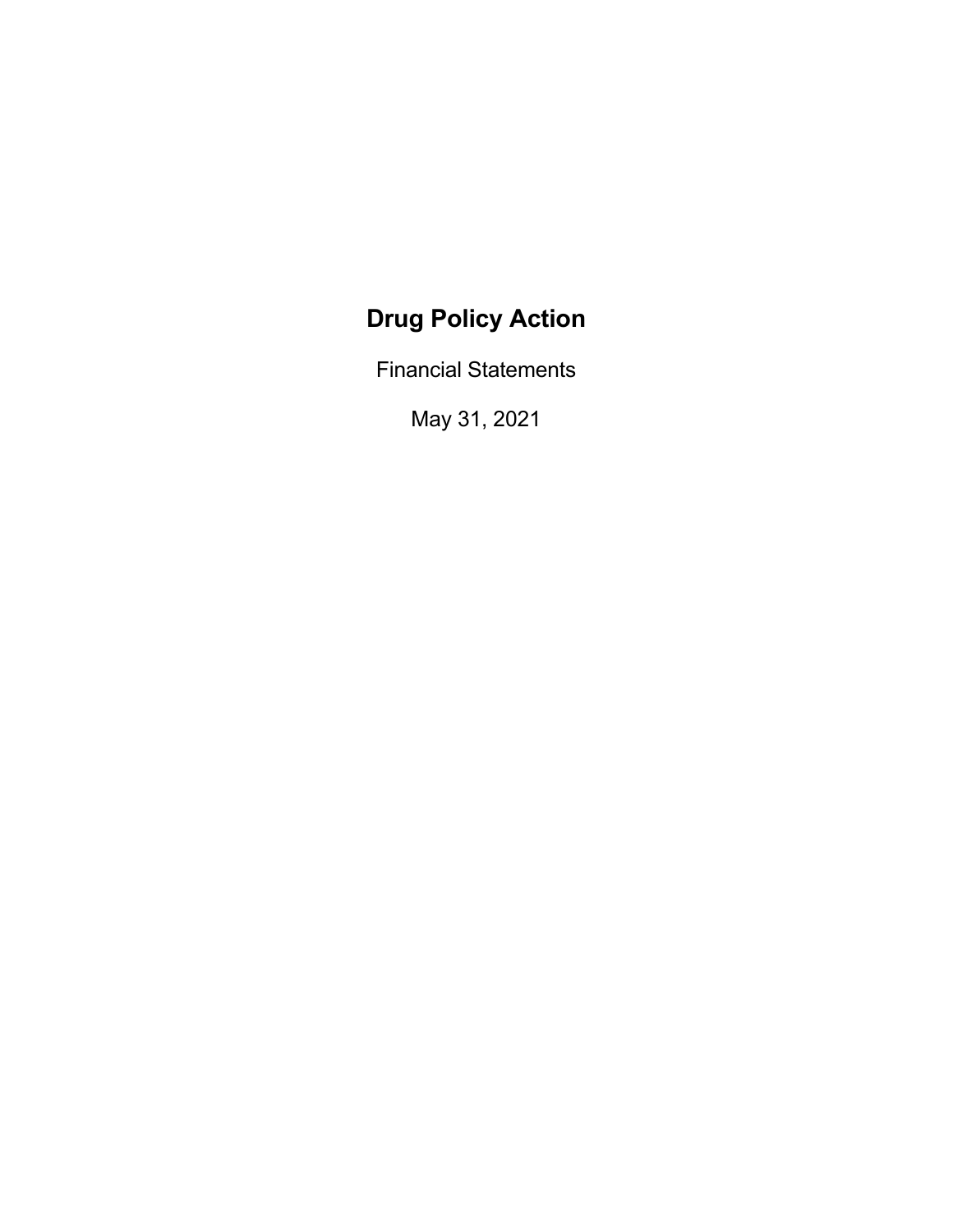

#### **Independent Auditors' Report**

**Board of Directors Drug Policy Action** 

We have audited the accompanying financial statements of Drug Policy Action, which comprise the statement of financial position as of May 31, 2021, and the related statements of activities, functional expenses and cash flows for the year then ended, and the related notes to the financial statements.

## *Management's Responsibility for the Financial Statements*

Management is responsible for the preparation and fair presentation of these financial statements in accordance with accounting principles generally accepted in the United States of America; this includes the design, implementation, and maintenance of internal control relevant to the preparation and fair presentation of financial statements that are free from material misstatement, whether due to fraud or error.

#### *Auditors' Responsibility*

Our responsibility is to express an opinion on these financial statements based on our audit. We conducted our audit in accordance with auditing standards generally accepted in the United States of America. Those standards require that we plan and perform the audit to obtain reasonable assurance about whether the financial statements are free of material misstatement.

An audit involves performing procedures to obtain audit evidence about the amounts and disclosures in the financial statements. The procedures selected depend on the auditors' judgment, including the assessment of the risks of material misstatement of the financial statements, whether due to fraud or error. In making those risk assessments, the auditor considers internal control relevant to the entity's preparation and fair presentation of the financial statements in order to design audit procedures that are appropriate in the circumstances, but not for the purpose of expressing an opinion on the effectiveness of the entity's internal control. Accordingly, we express no such opinion. An audit also includes evaluating the appropriateness of accounting policies used and the reasonableness of significant accounting estimates made by management, as well as evaluating the overall presentation of the financial statements.

We believe that the audit evidence we have obtained is sufficient and appropriate to provide a basis for our audit opinion.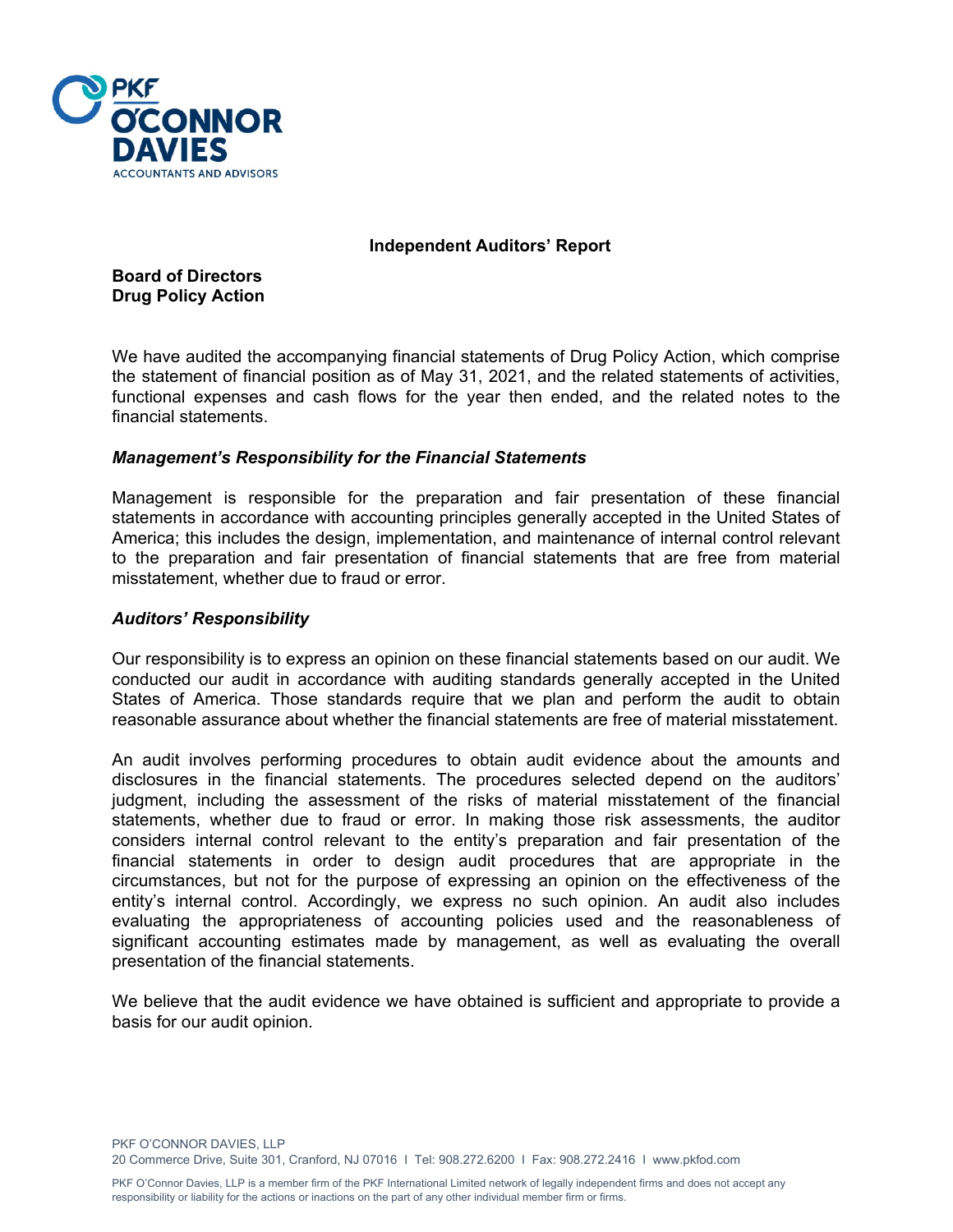**Board of Directors Drug Policy Action**  Page 2

## *Opinion*

In our opinion, the financial statements referred to above present fairly, in all material respects, the financial position of Drug Policy Action as of May 31, 2021, and the changes in its net assets and its cash flows for the year then ended in accordance with accounting principles generally accepted in the United States of America

#### *Report on Summarized Comparative Information*

We have previously audited Drug Policy Action's May 31, 2020 financial statements, and we expressed an unmodified audit opinion on those audited financial statements in our report dated February 11, 2021. In our opinion, the summarized comparative information presented herein as of and for the year ended May 31, 2020 is consistent, in all material respects, with the audited financial statements from which it has been derived.

PKF O'Connor Davies, LLP

November 1, 2021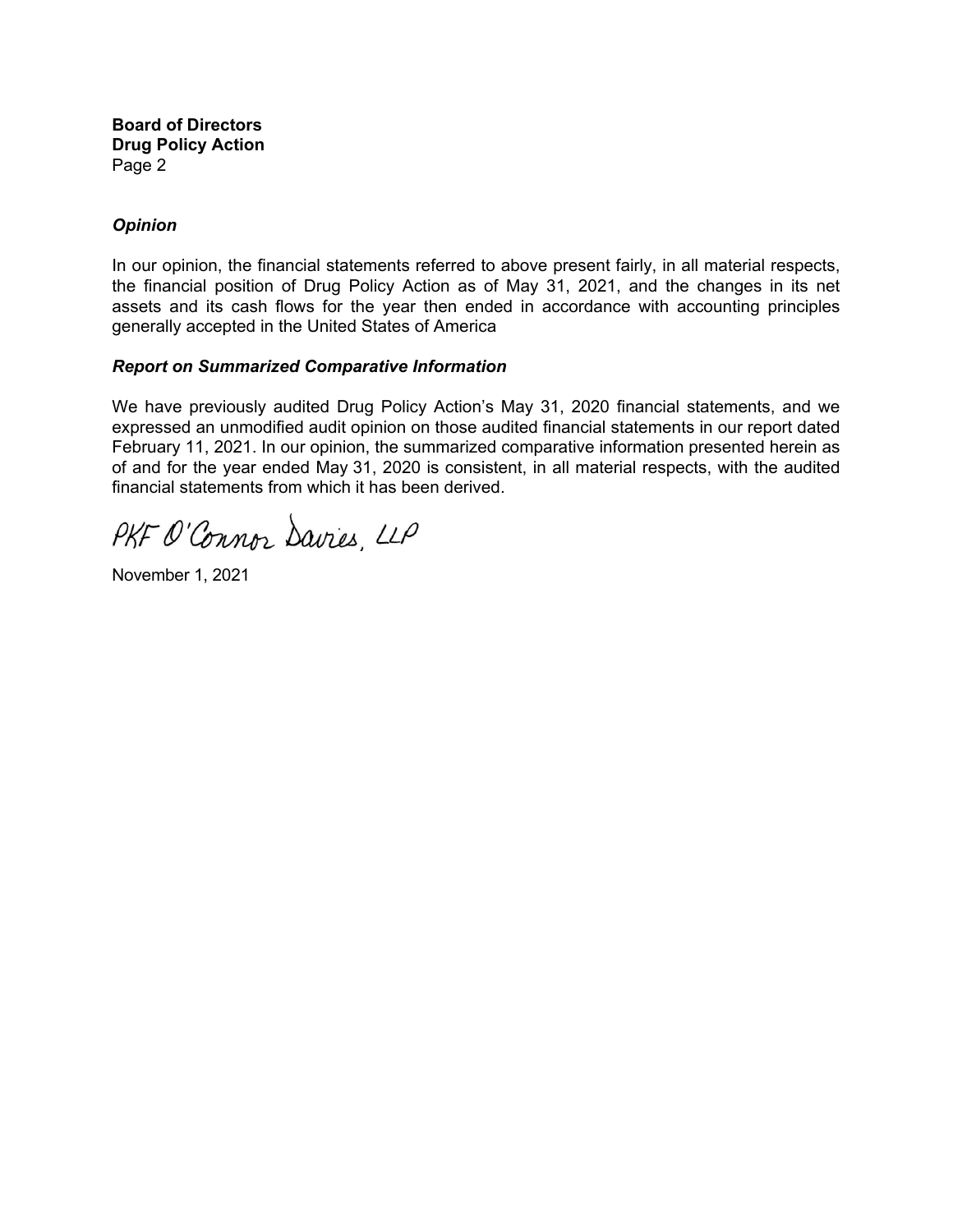# Statement of Financial Position May 31, 2021 (with comparative amounts at May 31, 2020)

|                                                      | 2021            | 2020                |
|------------------------------------------------------|-----------------|---------------------|
| <b>ASSETS</b><br>Cash and cash equivalents           | 4,904,046<br>\$ | 4,212,335<br>\$     |
| Investments                                          | 5,568,115       | 5,438,198           |
| Due from Drug Policy Alliance<br>Grants receivable   | 50,000          | 18,805<br>4,350,000 |
| <b>Total Assets</b>                                  | \$10,522,161    | \$14,019,338        |
| <b>LIABILITIES AND NET ASSETS</b>                    |                 |                     |
| Liabilities<br>Accounts payable and accrued expenses | \$<br>7,541     | \$<br>31,987        |
| Due to Drug Policy Alliance                          | 105,536         |                     |
| Other payable                                        |                 | 500,000             |
| <b>Total Liabilities</b>                             | 113,077         | 531,987             |
| <b>Net Assets</b>                                    |                 |                     |
| Without donor restrictions                           | 9,716,508       | 8,507,798           |
| With donor restrictions                              | 692,576         | 4,979,553           |
| <b>Total Net Assets</b>                              | 10,409,084      | 13,487,351          |
|                                                      | 10,522,161      | 14,019,338<br>\$    |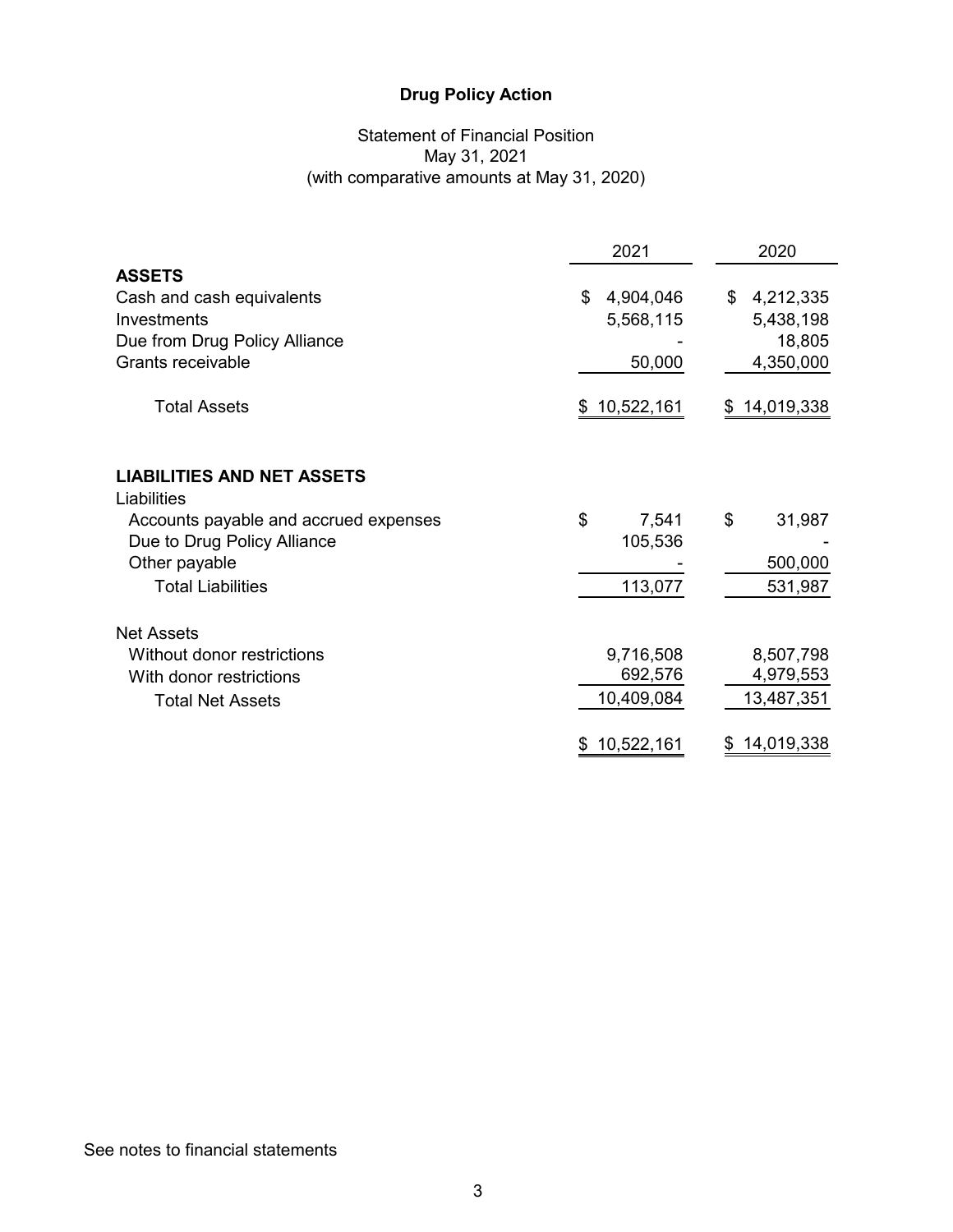# Statement of Activities Year Ended May 31, 2021 (with summarized totals for the year ended May 31, 2020)

|                                              | <b>Without Donor</b> |              | <b>With Donor</b> |                 | 2020            |
|----------------------------------------------|----------------------|--------------|-------------------|-----------------|-----------------|
|                                              |                      | Restrictions | Restrictions      | Total           | Total           |
| SUPPORT, REVENUE AND INVESTMENT RETURN       |                      |              |                   |                 |                 |
| Contributions                                | \$                   | 315,000      | 2,640,475<br>\$   | 2,955,475<br>\$ | 2,423,725<br>\$ |
| Present value discount adjustment            |                      |              |                   |                 | 146,904         |
| Other income                                 |                      | 162          |                   | 162             |                 |
| Investment return                            |                      | 129,918      |                   | 129,918         | 273,650         |
| Net assets released from restriction         |                      | 6,927,452    | (6,927,452)       |                 |                 |
| Total Support, Revenue and Investment Return |                      | 7,372,532    | (4, 286, 977)     | 3,085,555       | 2,844,279       |
| <b>EXPENSES</b>                              |                      |              |                   |                 |                 |
| <b>Program Services</b>                      |                      |              |                   |                 |                 |
| Public policy and legal affairs              |                      | 6,131,760    |                   | 6,131,760       | 12,548,195      |
| <b>Support Services</b>                      |                      |              |                   |                 |                 |
| Management and general                       |                      | 31,622       |                   | 31,622          | 37,568          |
| Fundraising                                  |                      | 440          |                   | 440             | 12,921          |
| <b>Total Expenses</b>                        |                      | 6,163,822    |                   | 6,163,822       | 12,598,684      |
| Change in Net Assets                         |                      | 1,208,710    | (4,286,977)       | (3,078,267)     | (9,754,405)     |
| <b>NET ASSETS</b>                            |                      |              |                   |                 |                 |
| Beginning of year                            |                      | 8,507,798    | 4,979,553         | 13,487,351      | 23, 241, 756    |
| End of year                                  | \$                   | 9,716,508    | 692,576<br>\$     | \$10,409,084    | \$13,487,351    |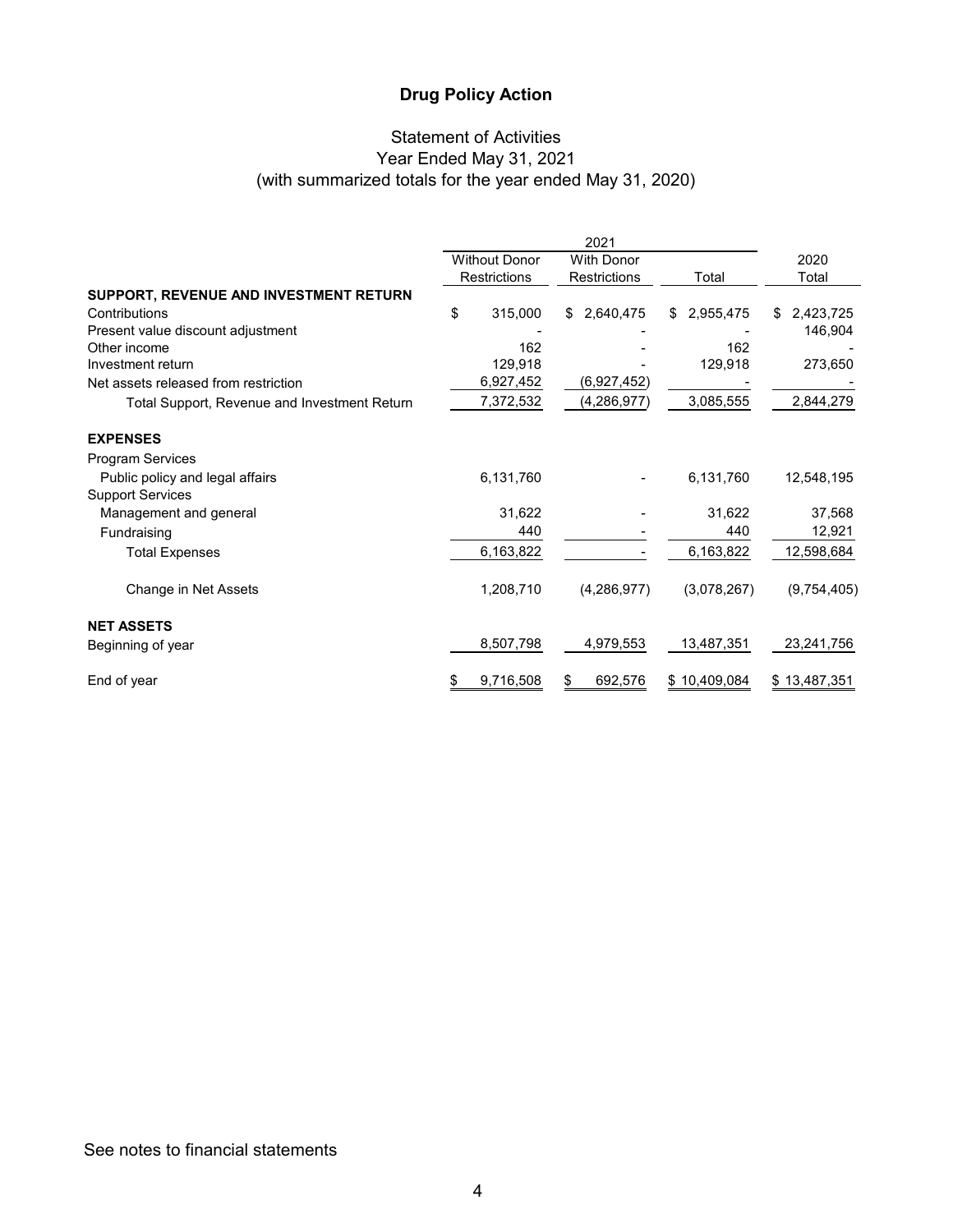# Statement of Functional Expenses Year Ended May 31, 2021 (with summarized totals for the year ended May 31, 2020)

|                                     | 2021 |                         |    |                         |  | 2020        |                 |              |
|-------------------------------------|------|-------------------------|----|-------------------------|--|-------------|-----------------|--------------|
|                                     |      | <b>Program Services</b> |    | <b>Support Services</b> |  |             |                 |              |
|                                     |      | Public Policy and       |    | Management              |  |             |                 |              |
|                                     |      | Legal Affairs           |    | and General             |  | Fundraising | Total           | Total        |
| Grant, general                      | \$   | 2,735,000               | \$ |                         |  |             | \$<br>2,735,000 | \$10,454,562 |
| Campaign donations                  |      |                         |    |                         |  |             |                 | 5,000        |
| Consulting                          |      | 155,415                 |    | 23,098                  |  |             | 178,513         | 225,623      |
| <b>Ballot and other initiatives</b> |      | 3,052,649               |    |                         |  |             | 3,052,649       | 1,697,510    |
| Administrative expenses             |      | 119,053                 |    |                         |  |             | 119,053         | 172,346      |
| Advertising                         |      | 55,198                  |    | 1,707                   |  |             | 56,905          |              |
| Insurance                           |      |                         |    | 3,720                   |  |             | 3,720           | 3,720        |
| Meeting and travel expense          |      |                         |    |                         |  | 440         | 440             | 4,648        |
| Professional fees                   |      |                         |    | 775                     |  |             | 775             | 26,559       |
| State registrations                 |      | 14,445                  |    |                         |  |             | 14,445          |              |
| <b>Miscellaneous</b>                |      |                         |    | 2,322                   |  |             | 2,322           | 5,216        |
| Taxes                               |      |                         |    |                         |  |             |                 | 3,500        |
| Total                               |      | 6,131,760               |    | 31,622                  |  | 440         | \$<br>6,163,822 | \$12,598,684 |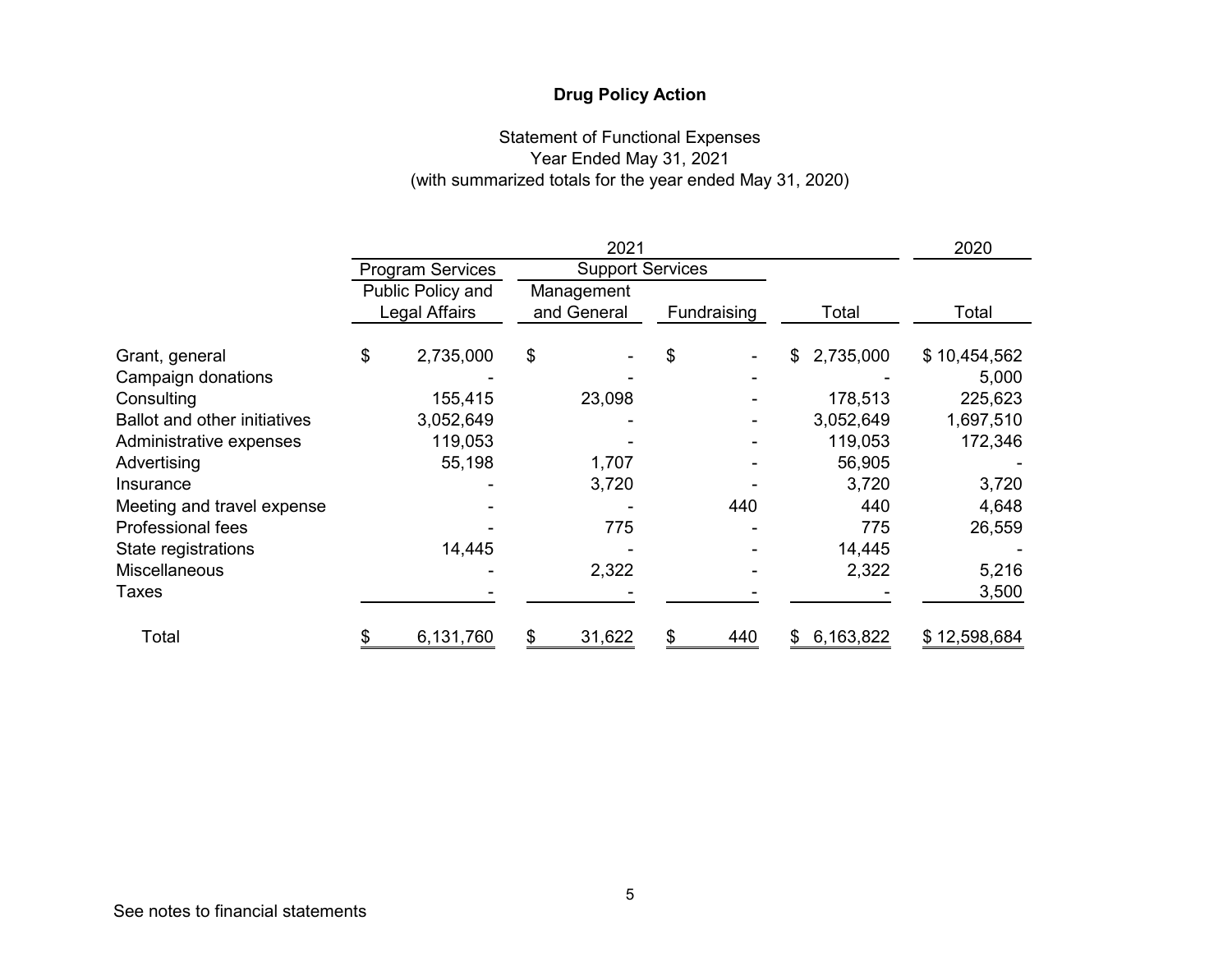# Statement of Cash Flows Year Ended May 31, 2021 (with comparative amounts for the year ended May 31, 2020)

| <b>CASH FLOWS FROM OPERATING ACTIVITIES</b><br>(3,078,267)<br>\$<br>Change in net assets<br>\$<br>Adjustments to reconcile change in net assets<br>to net cash from operating activities<br>Unrealized and realized gain on investments<br>(31, 147)<br>Discount to present value<br>Changes in operating assets and liabilities<br>Grants receivable<br>4,300,000<br>Due from Drug Policy Alliance<br>18,805<br>Accounts payable and accrued expenses<br>(24, 446)<br>105,536<br>Due to Drug Policy Alliance<br>(500,000)<br>Other payable<br>790,481<br>Net Cash from Operating Activities<br><b>CASH FLOWS FROM INVESTING ACTIVITIES</b><br>Purchase of investments<br>(98, 770)<br>Proceeds from sale of investments<br>(98, 770)<br>Net Cash from Investing Activities<br>Net Change in Cash and Cash Equivalents<br>691,711<br><b>CASH AND CASH EQUIVALENTS</b> |                   | 2021      | 2020        |
|-----------------------------------------------------------------------------------------------------------------------------------------------------------------------------------------------------------------------------------------------------------------------------------------------------------------------------------------------------------------------------------------------------------------------------------------------------------------------------------------------------------------------------------------------------------------------------------------------------------------------------------------------------------------------------------------------------------------------------------------------------------------------------------------------------------------------------------------------------------------------|-------------------|-----------|-------------|
|                                                                                                                                                                                                                                                                                                                                                                                                                                                                                                                                                                                                                                                                                                                                                                                                                                                                       |                   |           |             |
|                                                                                                                                                                                                                                                                                                                                                                                                                                                                                                                                                                                                                                                                                                                                                                                                                                                                       |                   |           | (9,754,405) |
|                                                                                                                                                                                                                                                                                                                                                                                                                                                                                                                                                                                                                                                                                                                                                                                                                                                                       |                   |           |             |
|                                                                                                                                                                                                                                                                                                                                                                                                                                                                                                                                                                                                                                                                                                                                                                                                                                                                       |                   |           |             |
|                                                                                                                                                                                                                                                                                                                                                                                                                                                                                                                                                                                                                                                                                                                                                                                                                                                                       |                   |           | (131, 958)  |
|                                                                                                                                                                                                                                                                                                                                                                                                                                                                                                                                                                                                                                                                                                                                                                                                                                                                       |                   |           | (146, 904)  |
|                                                                                                                                                                                                                                                                                                                                                                                                                                                                                                                                                                                                                                                                                                                                                                                                                                                                       |                   |           |             |
|                                                                                                                                                                                                                                                                                                                                                                                                                                                                                                                                                                                                                                                                                                                                                                                                                                                                       |                   |           | 3,550,000   |
|                                                                                                                                                                                                                                                                                                                                                                                                                                                                                                                                                                                                                                                                                                                                                                                                                                                                       |                   |           | (18, 805)   |
|                                                                                                                                                                                                                                                                                                                                                                                                                                                                                                                                                                                                                                                                                                                                                                                                                                                                       |                   |           | 14,515      |
|                                                                                                                                                                                                                                                                                                                                                                                                                                                                                                                                                                                                                                                                                                                                                                                                                                                                       |                   |           |             |
|                                                                                                                                                                                                                                                                                                                                                                                                                                                                                                                                                                                                                                                                                                                                                                                                                                                                       |                   |           | 500,000     |
|                                                                                                                                                                                                                                                                                                                                                                                                                                                                                                                                                                                                                                                                                                                                                                                                                                                                       |                   |           | (5,987,557) |
|                                                                                                                                                                                                                                                                                                                                                                                                                                                                                                                                                                                                                                                                                                                                                                                                                                                                       |                   |           |             |
|                                                                                                                                                                                                                                                                                                                                                                                                                                                                                                                                                                                                                                                                                                                                                                                                                                                                       |                   |           | (132,908)   |
|                                                                                                                                                                                                                                                                                                                                                                                                                                                                                                                                                                                                                                                                                                                                                                                                                                                                       |                   |           | 1,488,000   |
|                                                                                                                                                                                                                                                                                                                                                                                                                                                                                                                                                                                                                                                                                                                                                                                                                                                                       |                   |           | 1,355,092   |
|                                                                                                                                                                                                                                                                                                                                                                                                                                                                                                                                                                                                                                                                                                                                                                                                                                                                       |                   |           | (4,632,465) |
|                                                                                                                                                                                                                                                                                                                                                                                                                                                                                                                                                                                                                                                                                                                                                                                                                                                                       |                   |           |             |
|                                                                                                                                                                                                                                                                                                                                                                                                                                                                                                                                                                                                                                                                                                                                                                                                                                                                       | Beginning of year | 4,212,335 | 8,844,800   |
| 4,904,046<br>End of year<br>\$                                                                                                                                                                                                                                                                                                                                                                                                                                                                                                                                                                                                                                                                                                                                                                                                                                        |                   |           | 4,212,335   |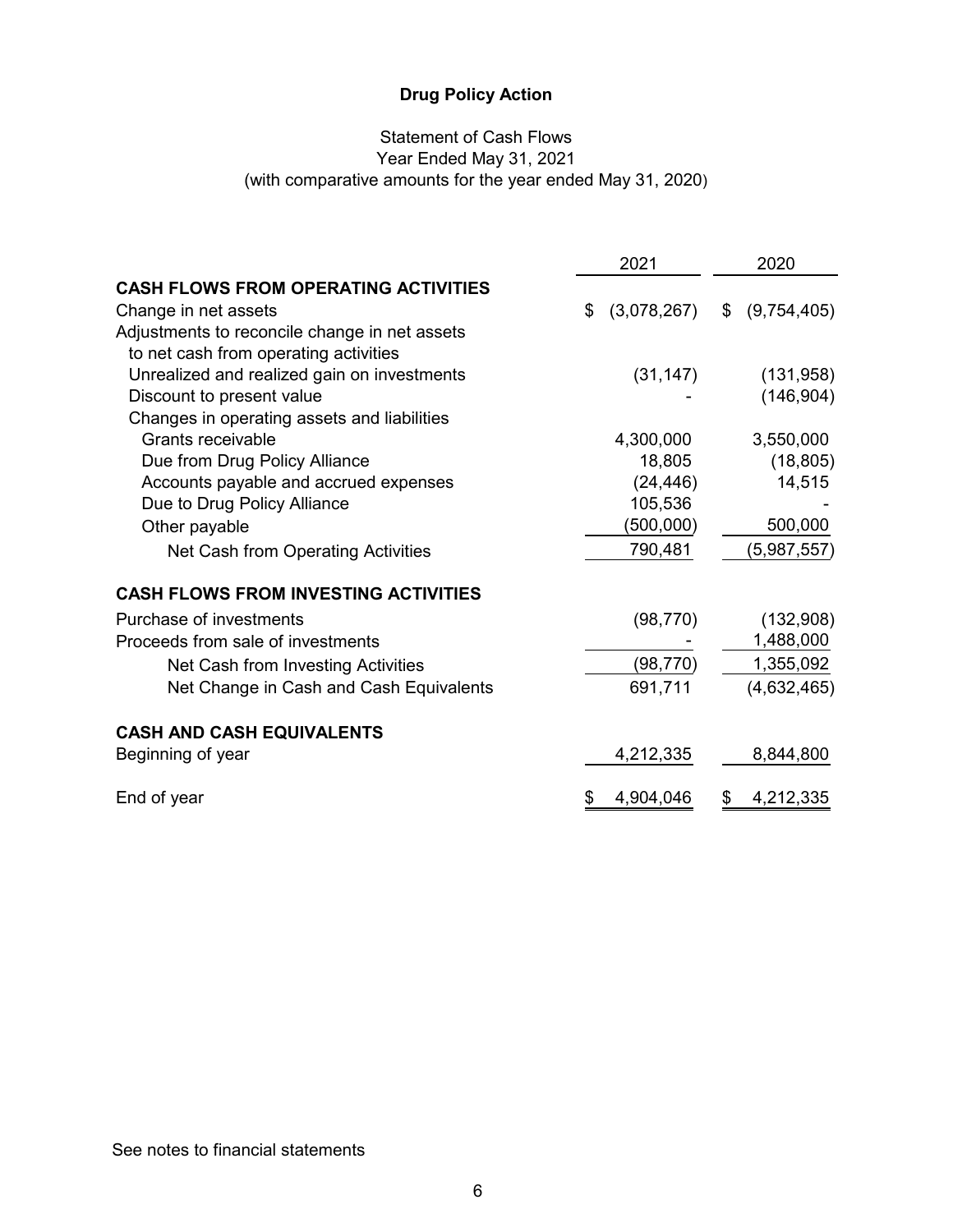Notes to Financial Statements May 31, 2021

## **1. Nature of Organization**

Drug Policy Action is a non-profit organization organized and operated exclusively for the purpose of promoting social welfare within the meaning of section  $501(c)(4)$  of the Internal Revenue Code of 1986, including, specifically to advocate for reform of federal, state, local and foreign laws on drug policy, educating Americans at the grassroots level about drug policy and involving them in efforts to ensure that government policies on these issues effectively advance the public interest.

## **2. Summary of Significant Accounting Policies**

## *Basis of Presentation and Use of Estimates*

The accompanying financial statements have been prepared in accordance with accounting principles generally accepted in the United States of America (US GAAP) which requires management to make estimates and assumptions that affect the reported amounts of assets and liabilities and disclosure of contingent assets and liabilities at the date of the financial statements and the reported amounts of revenue and expenses during the reporting period. Accordingly, actual results could differ from those estimates.

## *Cash and Cash Equivalents*

For financial statement purposes, Drug Policy Action considers all highly liquid instruments with maturities of three months or less at the time of purchase to be cash equivalents.

#### *Fair Value Measurements*

Drug Policy Action follows US GAAP guidance on Fair Value Measurements which defines fair value and establishes a fair value hierarchy organized into three levels based upon the input assumptions used in pricing assets. Level 1 inputs have the highest reliability and are related to assets with unadjusted quoted prices in active markets. Level 2 inputs relate to assets with other than quoted prices in active markets which may include quoted prices for similar assets or liabilities or other inputs which can be corroborated by observable market data. Level 3 inputs are unobservable inputs and are used to the extent that observable inputs do not exist.

#### *Investments and Investment Income Recognition*

Investments are stated at fair value. Purchases and sales of securities are recorded on a settlement-date basis. Interest and dividend income is recorded when earned. Realized and unrealized gains and losses are included in the determination of the change in net assets in the statement of activities.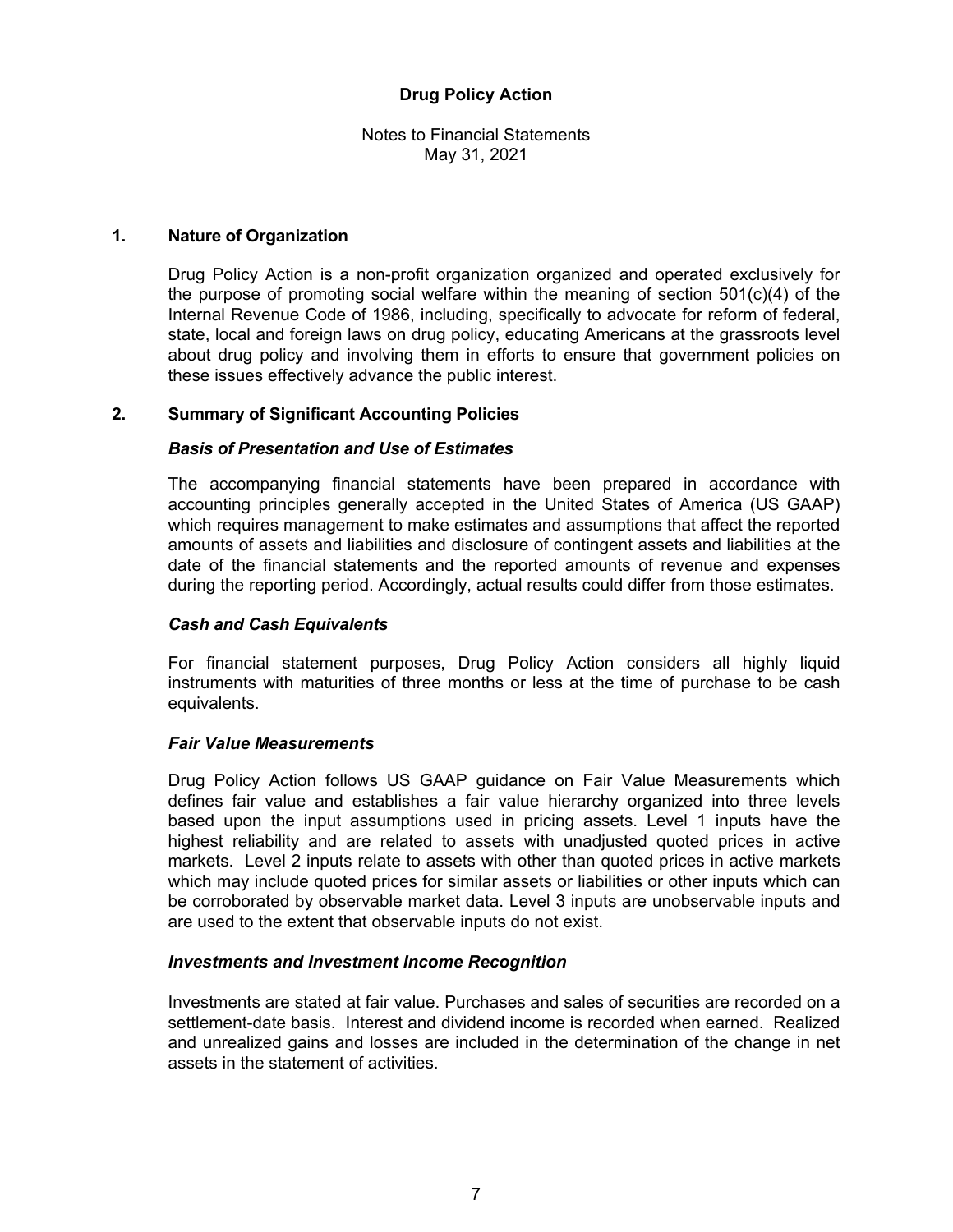Notes to Financial Statements May 31, 2021

## **2. Summary of Significant Accounting Policies** *(continued)*

#### *Grants Receivable*

Management periodically evaluates receivable balances to determine whether an allowance for doubtful accounts should be established to provide for estimated uncollectible amounts.

#### *Grants and Contributions*

Grants and contributions are recorded when an unconditional promise to give is made by the donor. Grants and contributions that are restricted by the donor are reported as an increase in net assets without donor restrictions if the restriction expires in the reporting period in which the support is recognized. All other donor-restricted support is reported as an increase in net assets with donor restrictions depending on the nature of the restriction. When a restriction expires, net assets with donor restrictions are reclassified to net assets without donor restrictions and reported as net assets released from restrictions.

#### *Net Asset Presentation*

The financial statements report amounts separately by class of net assets based on the presence or absence of donor restrictions. Net assets without donor restriction amounts are those currently available at the discretion of Drug Policy Action for use in its programs and operations. Net assets with donor restriction amounts are those which are subject to donor-imposed restrictions that will be met either by actions of Drug Policy Action or the passage of time, and amounts that are subject to donor-imposed restrictions requiring that they be maintained permanently by Drug Policy Action.

Revenue and support are reported as increases in net assets without donor restrictions unless their use is limited by donor-imposed restrictions. Expenses are reported as decreases in net assets without donor restrictions. Gains and losses on investments and other assets or liabilities are reported as increases or decreases in net assets without donor restrictions unless their use is restricted by explicit donor stipulation or by law. Expirations of net assets with donor restrictions (i.e., the donor-stipulated purpose has been fulfilled and/or the stipulated time period has elapsed) are reported as net assets released from restrictions.

#### *Functional Allocations of Expenses*

The financial statements report certain categories of expenses that are attributable to one or more programs or operations and governance of Drug Policy Action. These expenses include program services, grants, legal, insurance, and associated administrative expenses; and are allocated based on time and cost of studies of efforts made on behalf of each program.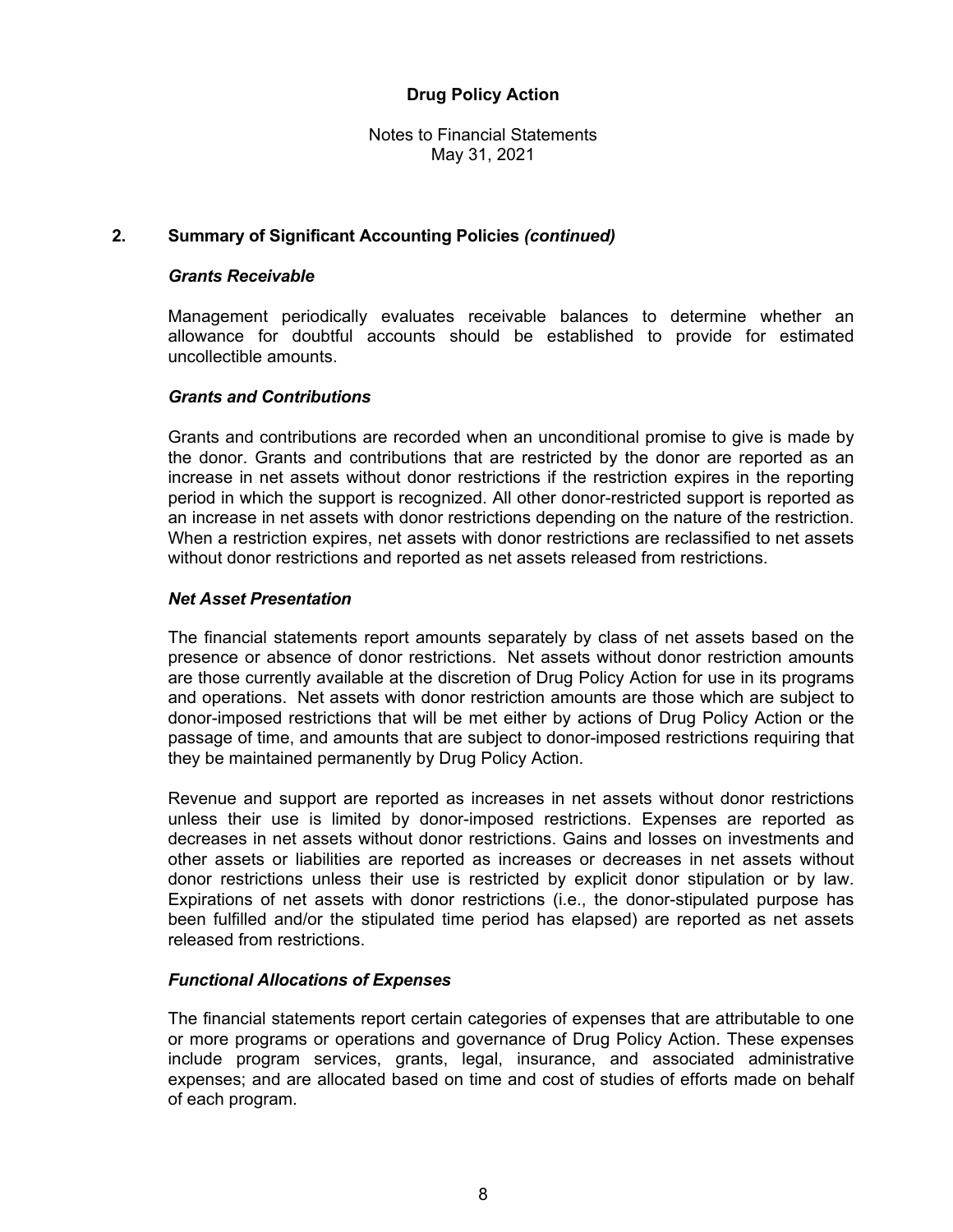Notes to Financial Statements May 31, 2021

# **2. Summary of Significant Accounting Policies** *(continued)*

## *Accounting for Uncertainty in Income Taxes*

Drug Policy Action recognizes the effect of income tax positions only if those positions are more likely than not of being sustained. Management has determined that Drug Policy Action had no uncertain tax positions that would require financial statement recognition or disclosure. Drug Policy Action is no longer subject to examination by the applicable taxing jurisdictions for the periods prior to 2018.

## *Advertising Costs*

Advertising costs are expenses as incurred.

## *Subsequent Events Evaluation by Management*

Management has evaluated subsequent events for disclosure and/or recognition in the financial statements through the date that the financial statements were available to be issued, which date is November 1, 2021.

#### *Prior Year Summarized Comparative Information*

Information as of and for the year ended May 31, 2020 is presented for comparative purposes only. Certain activity by net asset classification is not included in these financial statements. Accordingly, such information does not include sufficient detail to constitute a presentation in conformity with US GAAP. Accordingly, such information should be read in conjunction with Drug Policy Action's financial statements as of and for the year ended May 31, 2020, from which the summarized comparative information was derived.

#### **3. Concentration of Credit Risk**

Drug Policy Action's financial instruments that are potentially exposed to concentration of credit risk consist primarily of cash and cash equivalents, receivables and investments. Drug Policy Action maintains its cash with a financial institution which at times, may be in excess of the Federal Deposit Insurance Corporation's insurance limit. Investments are managed by professional investment management firms and are monitored by the Board of Directors and an investment advisor engaged by Drug Policy Action.

As of May 31, 2021 and 2020, one funding source accounted for approximately 100% and 80% of grants receivable. In addition, during the fiscal years ended May 31, 2021 and 2020, one funding source accounted for 17% and 35% of total revenue and support.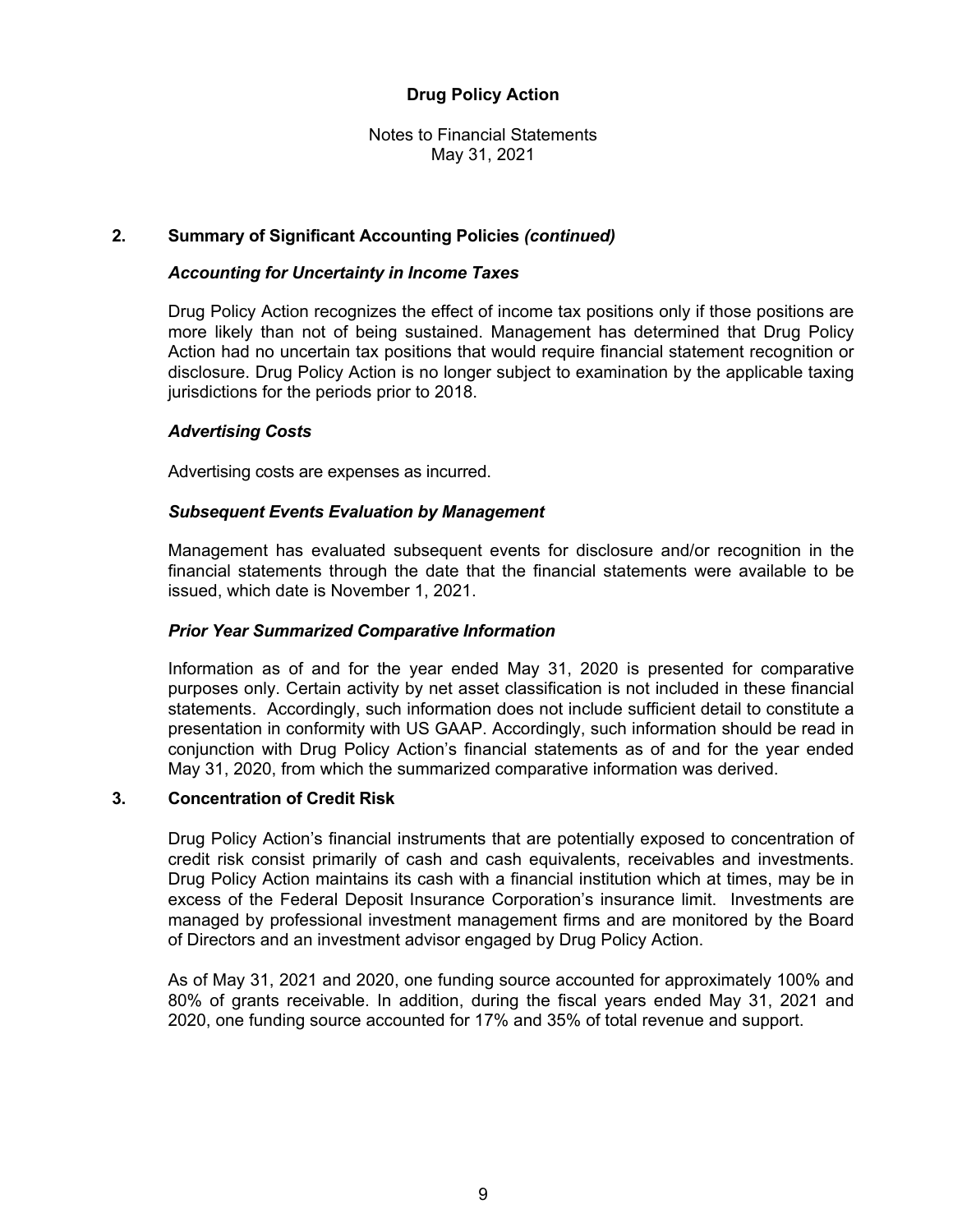Notes to Financial Statements May 31, 2021

#### **4. Investments**

The following are major categories of investments as of May 31:

| Description                 | 2021      | 2020        |
|-----------------------------|-----------|-------------|
| Mutual Funds, at Fair Value |           |             |
| Short-term bond index fund  | 2,245,711 | \$2,225,208 |
| Short-term grade fund       | 3,314,722 | 3,207,653   |
| Stock market index fund     | 7,682     | 5,337       |
|                             | 5,568,115 | 5,438,198   |

As of and for the years ended May 31, 2021 and 2020 all of Drug Policy Action's investments bought, sold, and held, measured at fair value, were valued using Level 1 inputs under the fair value hierarchy.

The composition of investment return as reported in the statement of activities for the years ended May 31, consisted of the following:

|                                | 2021    |    | 2020    |
|--------------------------------|---------|----|---------|
| Interest and dividends         | 98.771  | S. | 141.692 |
| Unrealized and realized gain   | 31.147  |    | 131,958 |
| <b>Total Investment Return</b> | 129.918 |    | 273,650 |

#### **5. Liquidity and Availability of Financial Assets**

Drug Policy Action's financial assets and resources available to meet cash needs for general expenditures within one year of the date of the statement of financial position were as follows at May 31:

|                                                                | 2021            | 2020             |
|----------------------------------------------------------------|-----------------|------------------|
| <b>Financial Assets:</b>                                       |                 |                  |
| Cash and cash equivalents                                      | \$<br>4.904.046 | 4,212,335<br>\$. |
| Investments                                                    | 5,568,115       | 5,438,198        |
| Due from Drug Policy Alliance                                  |                 | 18,805           |
| Grant receivable                                               | 50,000          | 4,350,000        |
| <b>Total Financial Assets</b>                                  | 10,522,161      | 14,019,338       |
| Less: Contractual or donor imposed restriction amounts         |                 |                  |
| Donor imposed restrictions                                     | 692,576         | 629,553          |
| <b>Financial Assets Available to Meet General Expenditures</b> |                 |                  |
| Over the Next Twelve Months                                    | 9,829,585<br>S  | \$13,389,785     |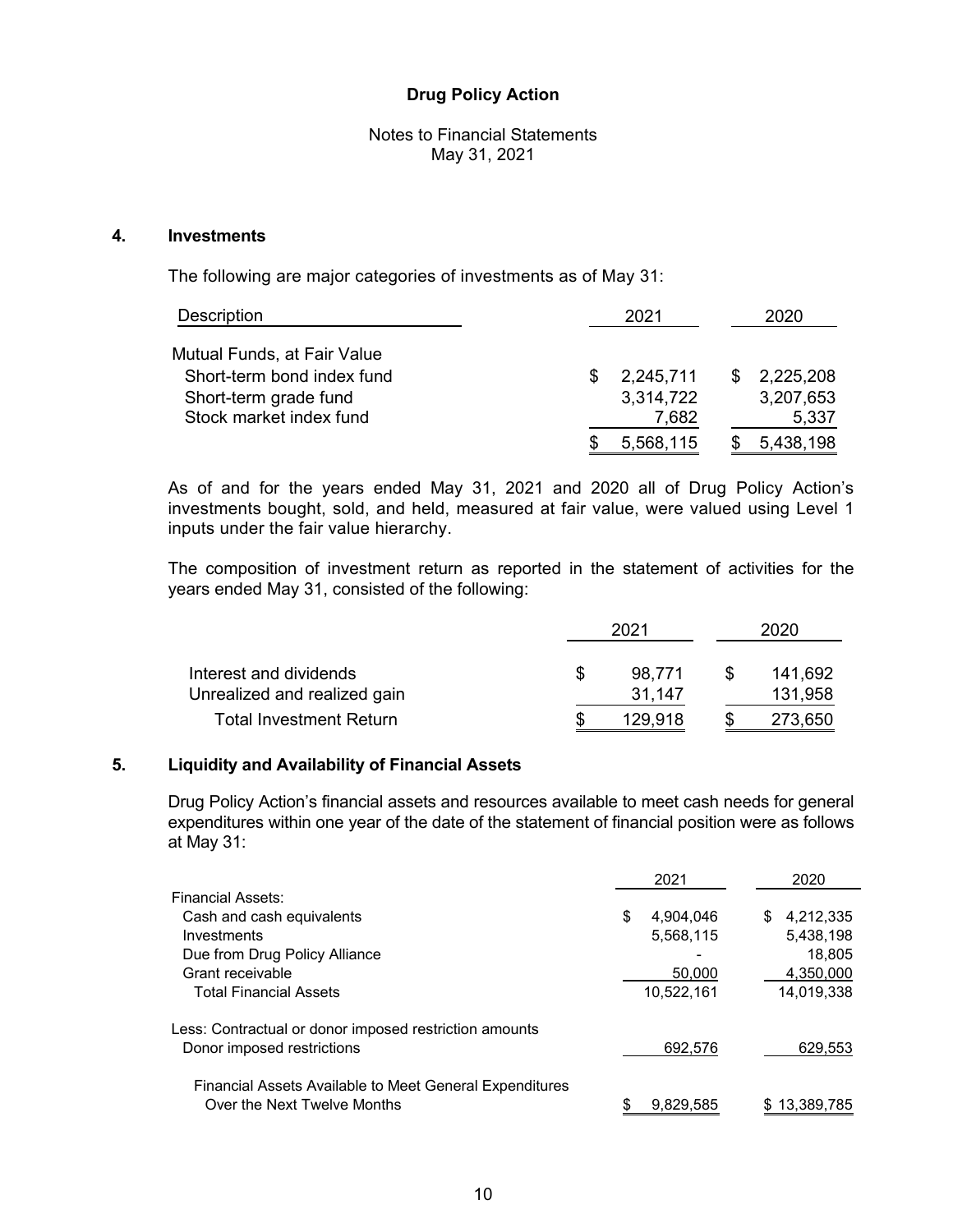Notes to Financial Statements May 31, 2021

## **5. Liquidity and Availability of Financial Assets** *(continued)*

As part of Drug Policy Action's liquidity management, it has a policy to structure its financial assets to be available as its general expenditures, liabilities, and other obligations come due. In addition, Drug Policy Action invests cash in excess of daily requirements in its investment portfolio. Drug Policy Action anticipates that the fiscal 2022 expenditures will continue to be covered by contributions and unrestricted fund balance.

#### **6. Grants Receivable**

All grant receivables are due within one year as of May 31, 2021 and 2020. At May 31, 2021 and 2020, management has deemed all amounts outstanding to be collectible.

## **7. Net Assets with Donor Restriction**

Net assets with donor restrictions at May 31, 2021 and 2020 are restricted for the following purposes:

|                                            | 2021    | 2020      |
|--------------------------------------------|---------|-----------|
| <b>Purpose Restricted</b>                  |         |           |
| Oregon Decriminalization Ballot Initiative | 627,679 | 564,656   |
| Pell Grant Project                         | 64,897  | 64,897    |
| <b>Total Purpose Restricted</b>            | 692,576 | 629,553   |
| Time restricted                            |         | 4,350,000 |
|                                            | 692,576 | 4,979,553 |

Net assets released from restrictions in fiscal year 2021 and 2020 are as follows:

|                                            | 2021        | 2020           |
|--------------------------------------------|-------------|----------------|
| Policy Reform                              | S           | 100,000<br>\$. |
| Oregon Decriminalization Ballot Initiative | 2,977,452   | 1,350,344      |
| Time restricted                            | 3,950,000   | 3,950,000      |
|                                            | \$6,927,452 | \$5,400,344    |

#### **8. Related Party Transactions**

As per an administrative service agreement between Drug Policy Action and Drug Policy Alliance ("DPA"), Drug Policy Action reimburses DPA for all administrative, personnel and related expenses, and use of facilities. During the years ended May 31, 2021 and 2020, Drug Policy Action reimbursed DPA \$119,053 and \$172,346 for expenses paid by DPA. During the years ended May 31, 2021 and 2020 Drug Policy Action made grants totaling \$2,700,000 and \$10,454,562 to DPA.